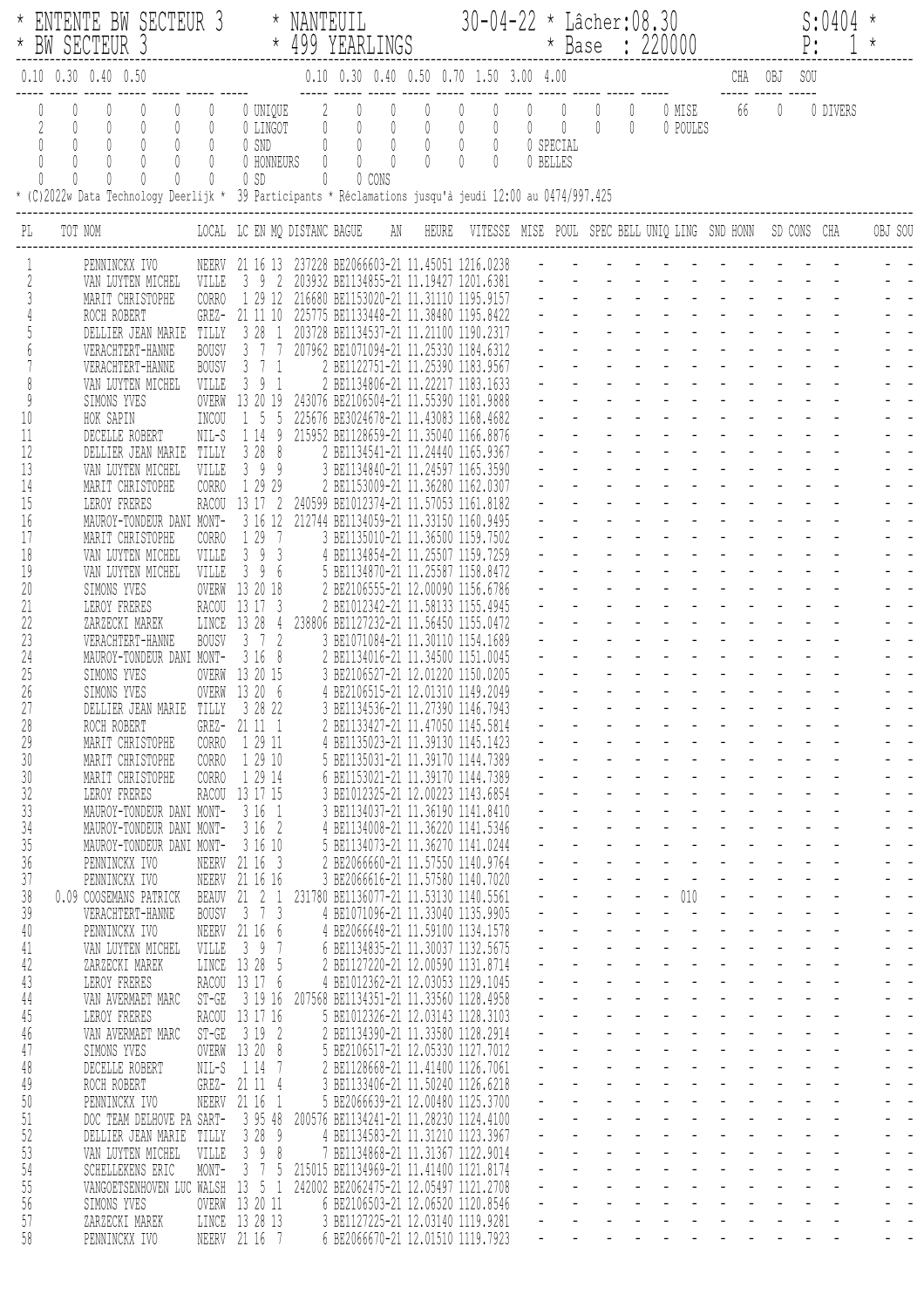|                          | ENTENTE BW SECTEUR 3<br>BW SECTEUR 3                                                                                    | NANTEUIL<br>* 499 YEARLINGS                      |                                                                                                                                                                      |                                                                     | 30-04-22 * Lâcher:08.30<br>* Base : 220000 |        |                |  |     |  | S:0404<br>P: |  |         |
|--------------------------|-------------------------------------------------------------------------------------------------------------------------|--------------------------------------------------|----------------------------------------------------------------------------------------------------------------------------------------------------------------------|---------------------------------------------------------------------|--------------------------------------------|--------|----------------|--|-----|--|--------------|--|---------|
| PL                       | LOCAL LC EN MQ DISTANC BAGUE<br>TOT NOM                                                                                 |                                                  |                                                                                                                                                                      | AN HEURE VITESSE MISE POUL SPEC-BELL-UNIQ-LING SND-HONN SD-CONS CHA |                                            |        |                |  |     |  |              |  | OBJ SOU |
| 59<br>60<br>61<br>62     | SMEERS ROBERT<br>DOC TEAM DELHOVE PA SART-<br>DOC TEAM DELHOVE PA SART-<br>MAUROY-TONDEUR DANI MONT-                    | 3 95 86<br>3954<br>3 16 6                        | LINSM 13 12 10 239102 BE1126802-21 12.03320 1119.7409<br>2 BE1134128-21 11.29230 1118.1418<br>3 BE1134171-21 11.29320 1117.2076<br>6 BE1134076-21 11.40330 1116.4734 |                                                                     |                                            |        |                |  |     |  |              |  |         |
| 63<br>64<br>65           | ZARZECKI MAREK<br>DOC TEAM DELHOVE PA SART-<br>PENNINCKX IVO                                                            | LINCE 13 28 14<br>3 95 61<br>NEERV 21 16 14      | 4 BE1127275-21 12.03560 1116.2636<br>4 BE1134123-21 11.29520 1115.1371<br>7 BE2066633-21 12.02550 1114.1824                                                          |                                                                     |                                            |        |                |  |     |  |              |  |         |
| 66<br>67<br>68<br>69     | VAN AVERMAET MARC<br>$ST-GE$<br>GOFFIN VINCENT<br>DOC TEAM DELHOVE PA SART-<br>DOC TEAM DELHOVE PA SART-                | 3 19 1<br>NETHE 21 6 1<br>3 95 94<br>3 95 72     | 3 001134379-21 11.36200 1113.9606<br>229184 BE6042186-21 11.55470 1113.7151<br>5 BE1134160-21 11.30120 1113.0744<br>6 BE1134106-21 11.30140 1112.8685                |                                                                     |                                            |        |                |  |     |  |              |  |         |
| 70<br>71<br>72           | ROCH ROBERT<br>GREZ-<br>DOC TEAM DELHOVE PA SART-<br>0.19 HOK SAPIN<br>INCOU                                            | 21 11 8<br>3 95 87<br>1 5 1                      | 4 BE1133413-21 11.52550 1112.6489<br>7 BE1134157-21 11.30210 1112.1486<br>2 BE3024674-21 11.53063 1111.1297                                                          |                                                                     |                                            | $020*$ |                |  |     |  |              |  |         |
| 73<br>74<br>75           | NEERV<br>PENNINCKX IVO<br>$ST-GE$<br>VAN AVERMAET MARC<br>DEREUX FABRICE<br>PERWE                                       | 21 16 2<br>3197<br>$1 \quad 3 \quad 1$           | 8 BE2066619-21 12.03310 1111.0514<br>4 BE1134408-21 11.37100 1109.0009<br>220862 BE1133205-21 11.49100 1108.9305                                                     |                                                                     |                                            |        |                |  |     |  |              |  |         |
| 76<br>77<br>78           | DELLIER JEAN MARIE TILLY<br>SIMONS YVES<br>DIELS GERARD<br>LIMAL                                                        | 3 28 26<br>OVERW 13 20 1<br>3 19 18              | 5 BE1134588-21 11.33460 1108.6233<br>7 BE2106523-21 12.09200 1108.2492<br>215865 BE1136364-21 11.44480 1108.1366<br>225902 BE1132363-21 11.53540 1107.9058           |                                                                     |                                            |        |                |  |     |  |              |  |         |
| 79<br>80<br>81<br>82     | HERMOYE MICHEL<br>INCOU<br>0.09 COOSEMANS PATRICK<br>BEAUV<br>INCOU<br>HOK SAPIN<br>$ST-GE$<br>VAN AVERMAET MARC        | 1112<br>$21 \t2 \t2$<br>$1\;\;5\;\;4$<br>3 19 13 | 2 BE1136006-21 11.59180 1107.4056<br>3 BE3024670-21 11.53533 1106.8608<br>5 BE1134347-21 11.37450 1105.5553                                                          |                                                                     |                                            |        |                |  | 010 |  |              |  |         |
| 83<br>84<br>85           | DOC TEAM DELHOVE PA SART-<br>LEROY FRERES<br>DOC TEAM DELHOVE PA SART-                                                  | 3 95 12<br>RACOU 13 17 12<br>3 95 68             | 8 BE1155602-21 11.31500 1103.0761<br>6 BE1012373-21 12.08093 1102.8810<br>9 001134126-21 11.32230 1099.7496                                                          |                                                                     |                                            |        |                |  |     |  |              |  |         |
| 86<br>87<br>88           | SPRUYT EDDY<br>LOUPO<br>MAUROY-TONDEUR DANI MONT-<br>LEROY FRERES<br>RACOU                                              | 3222<br>3 16 16<br>13 17 7                       | 200995 BE1122203-21 11,32490 1099,4348<br>7 BE1134074-21 11.43350 1098.9789<br>7 BE1012348-21 12.08573 1098.8514                                                     |                                                                     |                                            |        |                |  |     |  |              |  |         |
| 89<br>90<br>91<br>92     | LOUPO<br>SPRUYT EDDY<br>DECELLE ROBERT<br>NIL-S<br>VERACHTERT-HANNE<br><b>BOUSV</b><br>MONT-<br>SCHELLEKENS ERIC        | 3 22 19<br>1 14 12<br>376<br>$3 \t 7 \t 2$       | 2 BE1122251-21 11.32560 1098.7336<br>3 BE1153526-21 11.46450 1097.5959<br>5 BE1122753-21 11.39350 1096.9424<br>2 BE1134970-21 11.46050 1096.5491                     |                                                                     |                                            |        |                |  |     |  |              |  |         |
| 93<br>94<br>95           | <b>BOUSV</b><br>VERACHTERT-HANNE<br>DOC TEAM DELHOVE PA SART-<br>ROCH ROBERT                                            | 74<br>3 95 84<br>GREZ- 21 11 9                   | 6 BE1071087-21 11.39480 1095.6902<br>10 BE1134136-21 11.33070 1095.3454<br>5 BE1133467-21 11.56090 1095.1977                                                         |                                                                     |                                            |        |                |  |     |  |              |  |         |
| 96<br>97<br>98           | ROCH ROBERT<br>$ST-GE$<br>VAN AVERMAET MARC<br>PENNINCKX IVO<br>NEERV                                                   | GREZ- 21 11 11<br>3 19 12<br>21 16 12            | 6 BE1133449-21 11.56280 1093.5179<br>6 BE1134340-21 11.39580 1092.6549<br>9 BE2066632-21 12.07240 1091.2052                                                          |                                                                     |                                            |        |                |  |     |  |              |  |         |
| 99<br>100<br>101<br>102  | DOC TEAM DELHOVE PA SART-<br>DOC TEAM DELHOVE PA SART-<br>MARIT CHRISTOPHE<br><b>CORRO</b><br>MAUROY-TONDEUR DANI MONT- | 3 95 9<br>3 95 10<br>1292<br>3 16 5              | 11 BE1155619-21 11.33510 1090.9763<br>12 BE1134290-21 11.33580 1090.2845<br>7 BE1153018-21 11.48470 1090.0310<br>8 BE1134006-21 11.45190 1089.2260                   |                                                                     |                                            |        |                |  |     |  |              |  |         |
| 103<br>104<br>105        | SPRUYT EDDY<br>LOUPO<br>MARIT CHRISTOPHE<br><b>CORRO</b><br>DOC TEAM DELHOVE PA SART-                                   | 3 22 4<br>1293<br>3 95 70                        | 3 BE1122299-21 11.34400 1088.4206<br>8 BE1153025-21 11.49050 1088.3884<br>13 BE1134129-21 11.34210 1088.0174                                                         |                                                                     |                                            |        |                |  |     |  |              |  |         |
| 106<br>107<br>108        | DECELLE ROBERT<br>NIL-S<br>DECELLE ROBERT<br>NIL-S<br>DECELLE ROBERT<br>NIL-S                                           | 1 14 4<br>1 14 1<br>1 14 5                       | 4 BE1128664-21 11.48320 1087.7367<br>5 BE1128637-21 11.48330 1087.6454<br>6 BE1153523-21 11.48370 1087.2804                                                          |                                                                     |                                            |        |                |  |     |  |              |  |         |
| 109<br>110<br>111<br>112 | HERMOYE MICHEL<br>INCOU<br>MAUROY-TONDEUR DANI MONT-<br>VAN AVERMAET MARC<br>$ST-GE$<br>HAUTIER ETIENNE & G BAULE       | 1119<br>3 16 11<br>3 19 15<br>3 32 10            | 2 001132306-21 11.57480 1087.1126<br>9 BE1134069-21 11.45590 1085.5209<br>7 BE1134402-21 11.41190 1084.9447<br>199425 BE1130121-21 11.33490 1084.9125                |                                                                     |                                            |        |                |  |     |  |              |  |         |
| 113<br>114<br>115        | DOC TEAM DELHOVE PA SART-<br>ZARZECKI MAREK<br>DOC TEAM DELHOVE PA SART-                                                | 3 95 83<br>LINCE 13 28 22<br>3 95 88             | 14 BE1134116-21 11.34570 1084.4877<br>5 BE2050906-21 12.10200 1083.8396<br>15 BE1134117-21 11.35120 1083.0238                                                        |                                                                     |                                            |        |                |  |     |  |              |  |         |
| 116<br>117<br>118        | ZARZECKI MAREK<br>DOC TEAM DELHOVE PA SART-<br>MAUROY-TONDEUR DANI MONT-                                                | LINCE 13 28 2<br>3 95 63<br>3169                 | 6 BE1127246-21 12.10320 1082.8567<br>16 BE1134215-21 11.35160 1082.6340<br>10 BE1134066-21 11.46430 1081.4742                                                        |                                                                     |                                            |        | $\blacksquare$ |  |     |  |              |  |         |
| 119<br>120<br>121<br>122 | LEROY FRERES<br>LOUPO<br>SPRUYT EDDY<br><b>CORRO</b><br>MARIT CHRISTOPHE<br>NIL-S                                       | RACOU 13 17 11<br>3 22 18<br>1 29 22             | 8 BE1012344-21 12.12293 1081.4005<br>4 BE1122188-21 11.36050 1080.1343<br>9 BE1135100-21 11.50370 1080.0698                                                          |                                                                     |                                            |        |                |  |     |  |              |  |         |
| 123<br>124<br>125        | DECELLE ROBERT<br>DOC TEAM DELHOVE PA SART-<br>SMEERS ROBERT<br>LINSM<br>RUCQUOY JEAN<br>MARBA                          | 1 14 6<br>3 95 24<br>13 12 3<br>$3 \t3 \t3$      | 7 BE1128669-21 11.50140 1078.5017<br>17 BE1134188-21 11.35590 1078.4622<br>2 BE1126821-21 12.11440 1078.3313<br>201708 BE1134749-21 11.37073 1077.9511               |                                                                     |                                            |        |                |  |     |  |              |  |         |